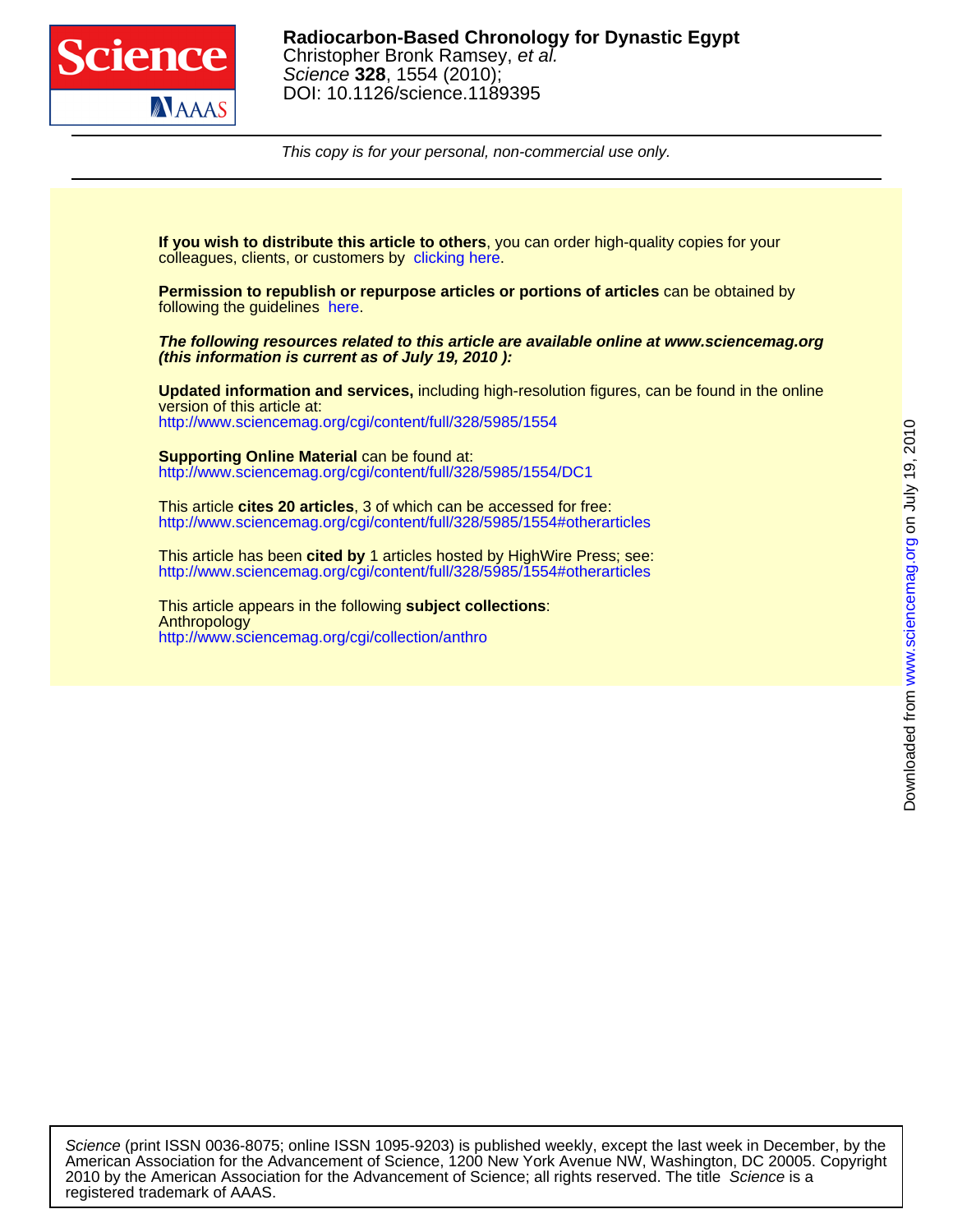## Radiocarbon-Based Chronology for Dynastic Egypt

Christopher Bronk Ramsey, $^{1_\star}$  Michael W. Dee, $^1$  Joanne M. Rowland, $^1$  Thomas F. G. Higham, $^1$ Stephen A. Harris,<sup>2</sup> Fiona Brock,<sup>1</sup> Anita Quiles,<sup>3</sup> Eva M. Wild,<sup>4</sup> Ezra S. Marcus,<sup>5</sup> Andrew J. Shortland<sup>6</sup>

The historical chronologies for dynastic Egypt are based on reign lengths inferred from written and archaeological evidence. These floating chronologies are linked to the absolute calendar by a few ancient astronomical observations, which remain a source of debate. We used 211 radiocarbon measurements made on samples from short-lived plants, together with a Bayesian model incorporating historical information on reign lengths, to produce a chronology for dynastic Egypt. A small offset (19 radiocarbon years older) in radiocarbon levels in the Nile Valley is probably a growing-season effect. Our radiocarbon data indicate that the New Kingdom started between 1570 and 1544 B.C.E., and the reign of Djoser in the Old Kingdom started between 2691 and 2625 B.C.E.; both cases are earlier than some previous historical estimates.

**Example 18** gyptian historical chronologies have been<br>ty underpinned by relative dating derived<br>from a variety of sources. Building on the<br>surviving evidence from Manetho's *Aeovntiaca* underpinned by relative dating derived from a variety of sources. Building on the surviving evidence from Manetho's Aegyptiaca (written in the third century B.C.E.) and the king lists dating from the pharaonic era, generations of scholars have used written and archaeological information to check, and in some instances revise, the sequence of kings and the lengths of their reigns. Undocumented years at the ends of some reigns and overlap between successive monarchs create uncertainties of the order of a few years  $(1)$ .

The placement of this relative chronology on the absolute-calendar time scale, however, has been principally based on the interpretation of a small number of ancient astronomical observations in the Middle and New Kingdoms (MK and NK, respectively) and is therefore considerably less certain. Many of the relevant celestial and lunar phenomena repeat at regular intervals, giving different possible chronologies, and their timing is dependent on the location of the observer, which may also add to the uncertainty (2). In addition, much work has been done to synchronize the chronology of Egypt to that of neighboring civilizations  $(3-5)$ , particularly with Mesopotamia, which also has a rich and detailed historical record and astronomically based datums; however, precise absolute-age synchronisms between them are only possible in the late NK (6). Radiocarbon dating, which is a two-stage process involving isotope measurements and then calibration against similar measurements made on dendrochronologically dated wood,

usually gives age ranges of 100 to 200 years for this period (95% probability range) and has previously been too imprecise to resolve these questions.

Here, we combine several classes of data to overcome these limitations in precision: measurements on archaeological samples that accurately reflect past fluctuations in radiocarbon activity, specific information on radiocarbon activity in the region of the Nile Valley, direct linkages between the dated samples and the historical chronology, and relative dating information from the historical chronology. Together, these enable us to match the patterns present in the radiocarbon dates with the details of the radiocarbon calibration record and, thus, to synchronize the scientific and historical dating methods. We obtained short-lived plant remains from museum collections (e.g., seeds, basketry, plant-based textiles, plant stems, fruits) that were directly associated with particular reigns or short sections of the historical chronology. We avoided charcoal and wood samples because of the possibility of inbuilt

<sup>1</sup>Research Laboratory for Archaeology and the History of Art, University of Oxford, Dyson Perrins Building, South Parks Road, Oxford OX1 3QY, UK. <sup>2</sup> Department of Plant Sciences, University of Oxford, South Parks Road, Oxford OX1 3RB, UK. <sup>3</sup>Laboratoire de Mesure du Carbone 14, bat 450 Porte 4E, Commissariat à l'Energie Atomique (CEA)–Saclay, France-Université Paris VII-Diderot, 91191 Gif-Sur-Yvette, France. 4 Vienna Environmental Research Accelerator Laboratory, Fakultät für Physik, Isotopenforschung, Universität Wien, Währingerstrasse 17, A-1090 Wien, Austria. <sup>5</sup>The Recanati Institute for Maritime Studies, University of Haifa, Haifa 31905, Israel. 6 Centre for Archaeological and Forensic Analysis, Department of Applied Science, Security and Resilience, Cranfield University, Shrivenham, Swindon SN6 8LA, UK.

\*To whom correspondence should be addressed. E-mail: christopher.ramsey@rlaha.ox.ac.uk

Fig. 1. A selection of the accession dates (first regnal year) for the  $(A)$  OK,  $(B)$  MK, and (C) NK derived from this research. The marginal posterior probability distributions are shown in gray, with their corresponding 95% probability ranges indicated below. Red, historical dates from Shaw (18); blue, from Hornung et al. (21); and green, from Spence (24). The accession intervals used for the model are from Shaw (18), and corresponding distributions using the intervals from Hornung et al. (21) are shown in fig. S4.

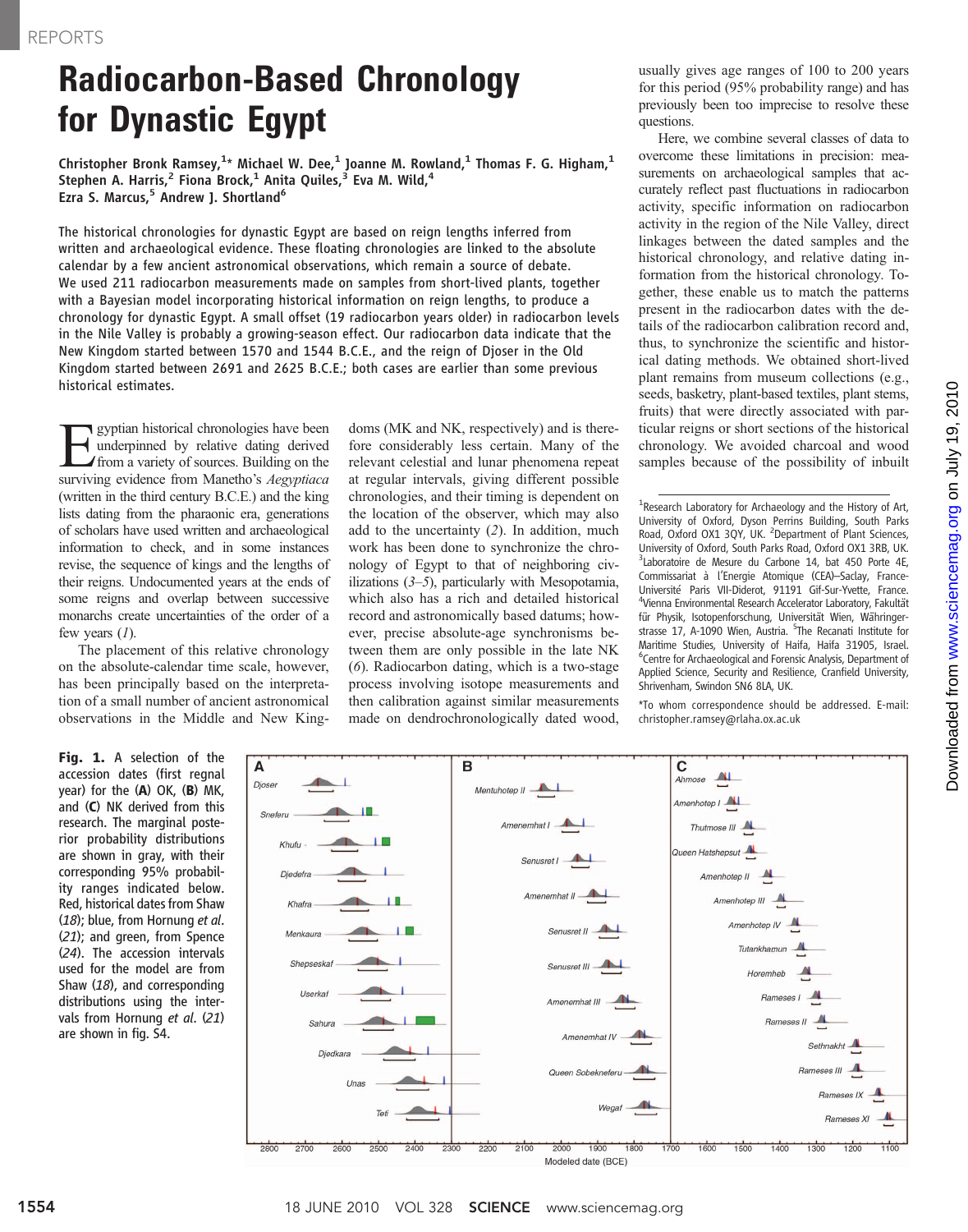age. We also avoided mummified material because of concerns about contamination from bitumen or other substances used in the mummification process and human material because of the possibility of riverine or marine components in the diet (which might contain older carbon). We selected samples according to the security of their archaeological context and relation to a given king's reign, but in making the chronological associations, we were reliant on the judgement of excavators and curators and on the integrity of the collections themselves, because many of the excavations took place in the 19th or early 20th century. Most of the samples were taken from individual funerary contexts. In a few cases, we sampled different short-lived plant remains from a single context, allowing us to check the internal consistency of the measurements.

We prepared samples for radiocarbon analysis using standard acid-base-acid methods, in some cases preceded by solvent extraction of possible museum-based contaminants  $(7-10)$ . Next, we converted treated samples to graphite (11) before radiocarbon measurement by accelerator mass spectrometry  $(AMS)$   $(12-14)$ . Calibration of the radiocarbon dates was against the InCal04 calibration curve (15) using OxCal v4.1.3 (16, 17). In all, we obtained 211 AMS radiocarbon determinations (table S1). Where there were indications of conservation work, we attempted to avoid sampling the affected areas and used solvent pretreatment methods to remove potential contaminants, but the possibility remains that some cases of contamination may have escaped detection.

Fourteen of the ancient samples were actually from the first or second millennium C.E. and were thus clearly intrusive; we do not consider these further. Another small set of radiocarbon dates show offsets of a few hundred years (typically younger than expected). This is not surprising, as tomb contexts are often disturbed after being sealed, and some intrusion of younger material is always a possibility. Where we have multiple samples from single contexts, the internal agreement between the dates is usually good, except for two measurements on the same sample, where we suspect contamination, that are not included in the analysis (see table S1 for details).

In one case, although the internal consistency is satisfactory, seven dates from one single 19th Dynasty tomb are ~200 years older than the historical age ascribed to them (see dates ascribed to Ramses I/Seti I in table S1). In this instance, we have concluded that there must be an archaeological problem and have excluded the dates from the model. We included all other dates (188 in total), whether or not they appear to be outliers in our analysis. We have 128 dates from the NK, 43 from the MK, and 17 from the Old Kingdom (OK). The majority  $(\sim 75\%)$  of the measurements have calibrated age ranges that overlap with the conventional historical chronology, within the wide error limits that result from the calibration of individual dates.



Fig. 2. This figure shows the distribution of uncalibrated radiocarbon dates against the modeled age. For each measurement, we show the mean and  $\pm 1\sigma$  of the radiocarbon and modeled calendar dates: Points that have a low likelihood of being an outlier are shown with a gray point and black error bars; those that are certain to be outliers are shown with gray error bars and white points (see table S1 for outlier probabilities). The calibration curve is shown as two black lines  $(\pm 1\sigma)$ . The dates from the OK  $[(A)$  up to ~2300 B.C.E.] are concentrated in particular parts of the chronology; most of the information comes from the start of the OK. For the MK  $[(A)$  from  $\sim$ 2100 B.C.E.], the pattern of radiocarbon dates clearly reflects the distribution in the calibration curve, picking up distinctive features present 1800 to 1900 B.C.E. and ~2000 B.C.E. (B) There are many more dates shown in the NK, most of which are superimposed on each other and overlie the calibration curve, picking up clear distinctive features of the curve, for example, around 1450 B.C.E. There is also a scatter of outliers (shown in gray), but these show no systematic pattern and have no single explanation.

To build a high-precision chronological sequence, we combined our radiocarbon measurements with the historical information relating to reign order and length. To do this, we adopted a Bayesian modeling approach using the program OxCal (16, 17). For each major period (OK, MK, and NK), we constructed a separate multiphase model  $(16)$  with phase boundaries set at the accession dates for the individual rulers (or, in some cases, series of rulers). The order of the reigns was defined but no prior information was included on the absolute dating of the chronology. The dates for the samples were constrained to lie in particular reigns (or, in some instances, within several adjacent reigns), and their associated calibrated radiocarbon measurements were included as likelihoods in the Bayesian model. The radiocarbon dates thus provide the only linkage in the model to the calendar time scale.

We also included reign lengths as prior information relating to the intervals between the successive accession dates, using the consensus values from Shaw  $(18)$  as our estimates. Uncertainties in reign lengths are small, especially for the NK where they are typically 1 or 2 years, though larger in a few specific cases such as for Thutmose II and Horemheb. We quantify this uncertainty in our model, but rather than using the distribution  $N(0,1^2)$ , we use the Student's to distribution  $(v = 5)$ , which has longer tails to distribution ( $v = 5$ ), which has longer tails to provide a more robust result. For the MK, we use an uncertainty that is three times that of the NK [i.e., similar to a longer-tailed  $N(0,3^2)$ ]; for<br>the OK the uncertainty is five times that of the the OK, the uncertainty is five times that of the NK. These uncertainties are somewhat subjective, so we tested the models for robustness under different choices of the scaling of these uncertainties (fig. S2).

We also used environmental information from a series of 66 AMS measurements on botanical specimens, with documented dates of collection from Egypt in the period 1700 to 1900 C.E. These show a small but significant depletion in radiocarbon levels relative to the calibration curve  $(15)$ , equivalent to a shift to older radiocarbon dates of  $19 \pm 5$  radiocarbon years  $(^{14}C$  yr) (19). This offset most likely reflects the unusual growing season in premodern Egypt, which was concentrated during the winter months after the annual inundation. Plants in Egypt sampled the atmosphere at a different time of the year than the trees measured for the calibration curve, and we might expect a slight depletion because of the annual fluctuation in the atmospheric radiocarbon activity. The size of the effect agrees well with the estimated peak-to-peak amplitude of the seasonal fluctuations in radiocarbon activity in the atmosphere of up to 4 per mil  $(\leq 32^{14}C$  yr) for the pre-industrial era, produced by variations in the rate of transport of  $^{14}$ C from the stratosphere to the troposphere  $(20)$ . We used a single model parameter  $(\Delta R)$  to model the environmental offset, with a prior of  $N(19,5^2)$ .

www.sciencemag.orgon July 19, 2010

Downloaded from www.sciencemag.org on July 19, 2010

Downloaded from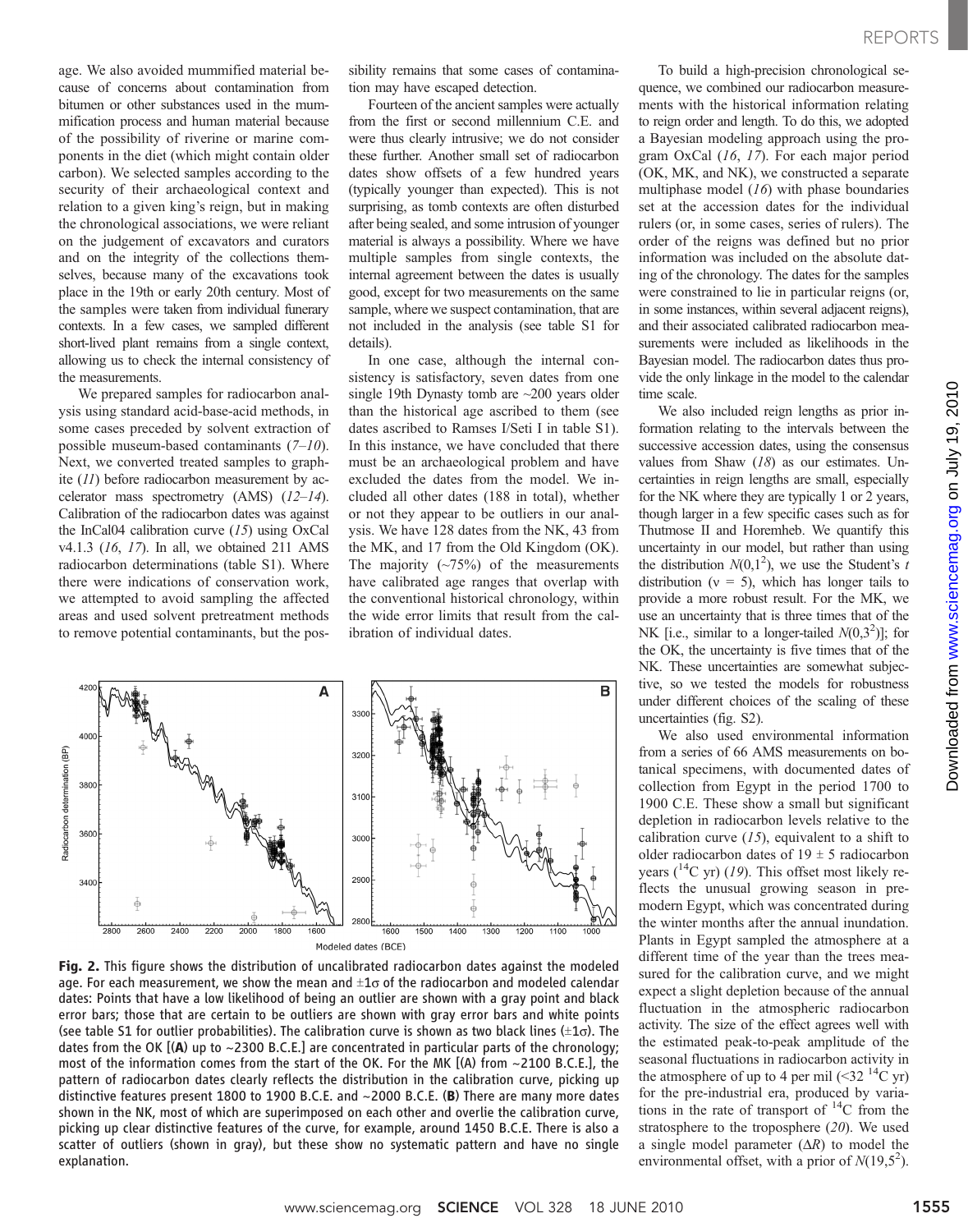Because a proportion of the samples were expected to be out of context, we used  $t$ -type outlier-modeling (17) with a prior outlier probability of 5%; we also tested the outcomes of the model for robustness with a higher value of this prior probability (see supporting online material).

The modeling of the data provides a chronology that extends from  $\sim$ 2650 to  $\sim$ 1100 B.C.E. (Figs. 1 and 2 and Table 1). The benefits of using the reign order and length information together with the radiocarbon dates are greatest where density of dates is highest. In the NK (128 dates), the average calendrical precision is 24 years [95% highest posterior density (hpd) range] for accession dates (or 11 years for the 68% hpd range). In the MK, where dates are sparser and the uncertainty in the reign lengths is greater, the average calendrical precision is 53 years (95%); in the OK, where the number of dates is even lower, the precision is 76 years (95%) but is still markedly better than that possible with individual measurements. Because reign length has been included in our models, it is important to stress that the outputs of the models cannot be used to provide reign-length information.

The radiocarbon-based chronology for the NK resolves different possible historical chronologies (Fig. 1C). The radiocarbon dates chosen for the NK are on samples from the 17th to the 21st Dynasties, which provide brackets beyond the beginning and end of the NK. However, there are no dates for specific reigns before that of Thutmose III, and so dates earlier than this are based primarily on the reign-length information included in the model. The agreement is closest to the consensus chronology compiled by Shaw (18), in which the NK starts in 1550 B.C.E. and from which we take our reign lengths. It rules out some of the other interpretations proposed (21–23) that are somewhat later, even if different reign lengths and overlaps are considered (fig. S3A). The radiocarbon dates imply that the NK might have begun earlier by about a decade than the consensus date of Shaw, which would imply either shorter overlaps or a slight extension to some reigns in the sequence.

In the MK, the conventional (and earlier) historical chronology  $(1)$  is largely based on a single observation of the heliacal rising of the star Sothis (Sirius). Different interpretations of this and other astronomical observations are possible, depending on the supposed point of observation, and a chronology that is about 40 years younger has also been put forward, based more on lunar observations  $(21-23)$ . The radiocarbon chronology favors the earlier interpretation, but it cannot be used to decide conclusively between these interpretations (Fig. 1B).

The results for the OK, although lower in resolution, also agree with the consensus chronology of Shaw (18) but have the resolution to contradict some suggested interpretations of the

Table 1. Modeled accession dates (first regnal year) for selected kings and queens in the Egyptian historical chronology based on the new radiocarbon data (this paper) and reign accession intervals from Shaw (18) (see tables S7 and S8 for full lists) compared with other estimates (18, 21). The number of radiocarbon dates for individual reigns included in the models is shown (full details are in table S1). 0, reigns for which we have no dates; ND, not determined.

| King/queen     | No. $^{14}C$<br>dates<br>in<br>models | Accession dates (B.C.E.) |                                                   |                    |      |      |      |  |
|----------------|---------------------------------------|--------------------------|---------------------------------------------------|--------------------|------|------|------|--|
|                |                                       | <b>Shaw</b>              | Hornung                                           | Modeled hpd ranges |      |      |      |  |
|                |                                       | (18)                     | et al.<br>(21)                                    | 68%                |      | 95%  |      |  |
|                |                                       |                          |                                                   | from               | to   | from | to   |  |
|                |                                       |                          | Old Kingdom                                       |                    |      |      |      |  |
| Djoser         | 7                                     | 2667                     | 2592                                              | 2676               | 2643 | 2691 | 2625 |  |
| Sneferu        | $\overline{2}$                        | 2613                     | 2543                                              | 2634               | 2599 | 2649 | 2582 |  |
| Khufu          | 0                                     | 2589                     | 2509                                              | 2613               | 2577 | 2629 | 2558 |  |
| Diedefra       | 0                                     | 2566                     | 2482                                              | 2593               | 2556 | 2610 | 2536 |  |
| Khafra         | 0                                     | 2558                     | 2472                                              | 2586               | 2548 | 2604 | 2528 |  |
| Menkaura       | 0                                     | 2532                     | 2447                                              | 2564               | 2524 | 2581 | 2504 |  |
| Shepseskaf     | 0                                     | 2503                     | 2441                                              | 2538               | 2498 | 2556 | 2476 |  |
| <b>Userkaf</b> | 0                                     | 2494                     | 2435                                              | 2530               | 2489 | 2548 | 2468 |  |
| Sahura         | 0                                     | 2487                     | 2428                                              | 2524               | 2482 | 2542 | 2460 |  |
| Djedkara       | $\mathbf{1}$                          | 2414                     | 2365                                              | 2473               | 2432 | 2486 | 2400 |  |
| Unas           | 0                                     | 2375                     | 2321                                              | 2438               | 2397 | 2450 | 2363 |  |
| Teti           | 0                                     | 2345                     | 2305                                              | 2412               | 2370 | 2423 | 2335 |  |
|                | 7                                     |                          | Further dates from the Second to Eighth Dynasties |                    |      |      |      |  |
|                |                                       | Middle Kingdom           |                                                   |                    |      |      |      |  |
| Mentuhotep II  | 9                                     | 2055                     | 2009                                              | 2057               | 2040 | 2064 | 2019 |  |
| Amenemhat I    | 4                                     | 1985                     | 1939                                              | 1991               | 1973 | 1998 | 1952 |  |
| Senusret I     | $\mathbf{1}$                          | 1956                     | 1920                                              | 1965               | 1945 | 1971 | 1924 |  |
| Amenemhat II   | 0                                     | 1911                     | 1878                                              | 1922               | 1901 | 1928 | 1878 |  |
| Senusret II    | $\overline{2}$                        | 1877                     | 1845                                              | 1890               | 1868 | 1895 | 1844 |  |
| Senusret III   | 10                                    | 1870                     | 1837                                              | 1884               | 1860 | 1889 | 1836 |  |
| Amenemhat III  | 10                                    | 1831                     | 1818                                              | 1844               | 1820 | 1851 | 1798 |  |
| Amenemhat IV   | 0                                     | 1786                     | 1772                                              | 1799               | 1773 | 1809 | 1753 |  |
| Sobekneferu    | 0                                     | 1777                     | 1763                                              | 1790               | 1764 | 1801 | 1744 |  |
| Wegaf          | 0                                     | 1773                     | 1759                                              | 1785               | 1758 | 1797 | 1739 |  |
|                | $\overline{7}$                        |                          | Further dates from the 11th to 13th Dynasties     |                    |      |      |      |  |
|                |                                       |                          | <b>New Kingdom</b>                                |                    |      |      |      |  |
| Ahmose         | 0                                     | 1550                     | 1539                                              | 1566               | 1552 | 1570 | 1544 |  |
| Amenhotep I    | 0                                     | 1525                     | 1514                                              | 1541               | 1527 | 1545 | 1519 |  |
| Thutmose III   | 24                                    | 1479                     | 1479                                              | 1494               | 1483 | 1498 | 1474 |  |
| Hatshepsut     | 25                                    | 1473                     | 1479                                              | 1488               | 1477 | 1492 | 1468 |  |
| Amenhotep II   | 1                                     | 1427                     | 1425                                              | 1441               | 1431 | 1445 | 1423 |  |
| Amenhotep III  | 2                                     | 1390                     | 1390                                              | 1404               | 1393 | 1408 | 1386 |  |
| Amenhotep IV   | 17                                    | 1352                     | 1353                                              | 1365               | 1355 | 1370 | 1348 |  |
| Tutankhamun    | 7                                     | 1336                     | <b>ND</b>                                         | 1349               | 1338 | 1353 | 1331 |  |
| Horemheb       | 0                                     | 1323                     | 1319                                              | 1336               | 1325 | 1341 | 1318 |  |
| Rameses 1      | 0                                     | 1295                     | 1292                                              | 1308               | 1297 | 1313 | 1290 |  |
| Rameses II     | 2                                     | 1279                     | 1279                                              | 1292               | 1281 | 1297 | 1273 |  |
| Sethnakht      | 0                                     | 1186                     | 1190                                              | 1198               | 1187 | 1204 | 1179 |  |
| Rameses III    | 0                                     | 1184                     | 1187                                              | 1196               | 1185 | 1202 | 1176 |  |
| Rameses IX     | 2                                     | 1126                     | 1129                                              | 1137               | 1127 | 1143 | 1117 |  |
| Rameses XI     | 0                                     | 1099                     | 1106                                              | 1110               | 1100 | 1116 | 1090 |  |
|                | 48                                    |                          | Further dates from the 17th to 21st Dynasties     |                    |      |      |      |  |

evidence, such as the astronomical hypothesis of Spence (24), which is substantially later, or the reevaluation of this hypothesis (25), which leads to a date that is earlier. The absence of astronomical observations in the papyrological record for the OK means that this data set provides one of the few absolute references for the positioning of this important period of Egyptian history (Fig. 1A).

Thus, the radiocarbon measurements provide a coherent chronology for ancient Egypt, which is in good agreement with some earlier attempts to tie down the floating chronology. In contrast, a previous large-scale radiocarbon study gave dates that were substantially earlier than the expected ages for the OK (26) and dates that are earlier than expected at Tell el-Dab<sup>c</sup>a (27).<br>These discrepancies probably reflect the choice These discrepancies probably reflect the choice